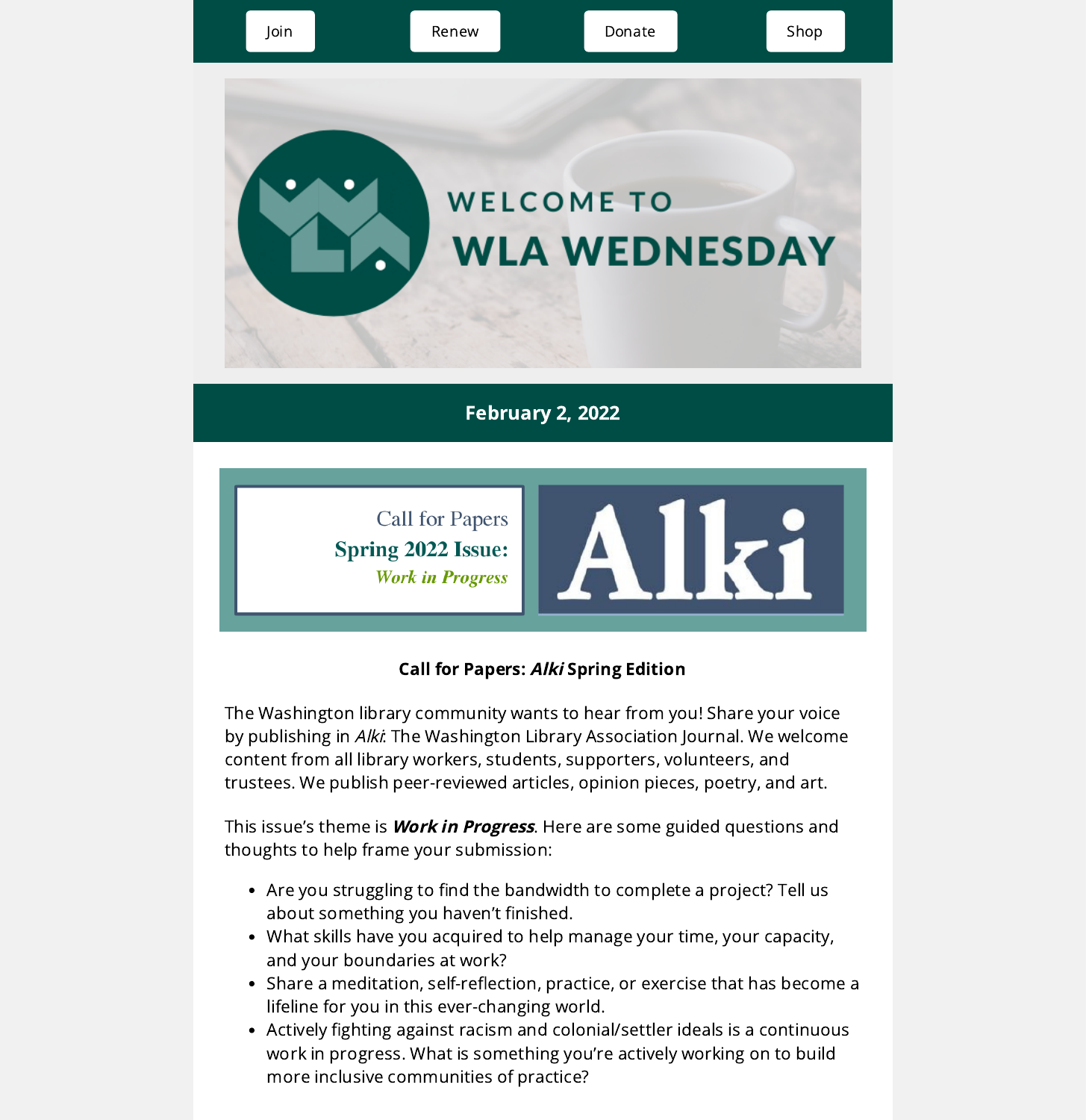Alki is a journal by and for the Washington library community. We accept submissions that may not fit our theme but are still important to our community.

Submissions are due Feb. 16, and should include the following details:

- Title
- Text of article in .doc, .docx, or Google Doc format
- Author name(s) and affiliation(s)
- Short third-person bio of author(s)
- Images in .jpg or .png format with accompanying captions
- Pull quotes or short selections of your article that you would like highlighted in larger print

Ray Zill, the current Alki editor, is available to discuss ideas and expectations. Reach out by contacting her at [alkieditor@wla.or](mailto:alkieditor@wla.org?subject=&body=)[g.](https://www.wla.org/alki-archives) For inspiration, check out the past issues of Alki.

## Washington Children's Choice Picture Book Award **Student Logo Design Contest**



### WCCPBA Student Logo Design Contest

To celebrate the 40th anniversary of the [Washington](https://wala.memberclicks.net/wccpba-award) Children's Choice Picture Book Award, the WCCPBA Committee is holding a contest to update its logo!

The committee is looking for input and inspiration from K-12 students. The final design should reflect Washington State and appeal to students in grades K-3. Please encourage students to participate!

- Print out the logo [design](https://wala.memberclicks.net/assets/Book_Award/WCCPBA/WCCPBA%20Logo%20Contest.pdf) form and go over directions with students.
- Give completed designs to your school's Teacher-Librarian.
- Teacher-Librarians will select or organize the selection of the entries from their school (no more than two per school).

Entries should be mailed to Charisse Tsukamoto at Hazelwood Elementary, 7100 116th Avenue SE, Newcastle, WA 98056. The entry deadline is Feb. 14.

If you have questions, please contact [charisse.tsukamoto@rentonschools.us.](mailto:charisse.tsukamoto@rentonschools.us)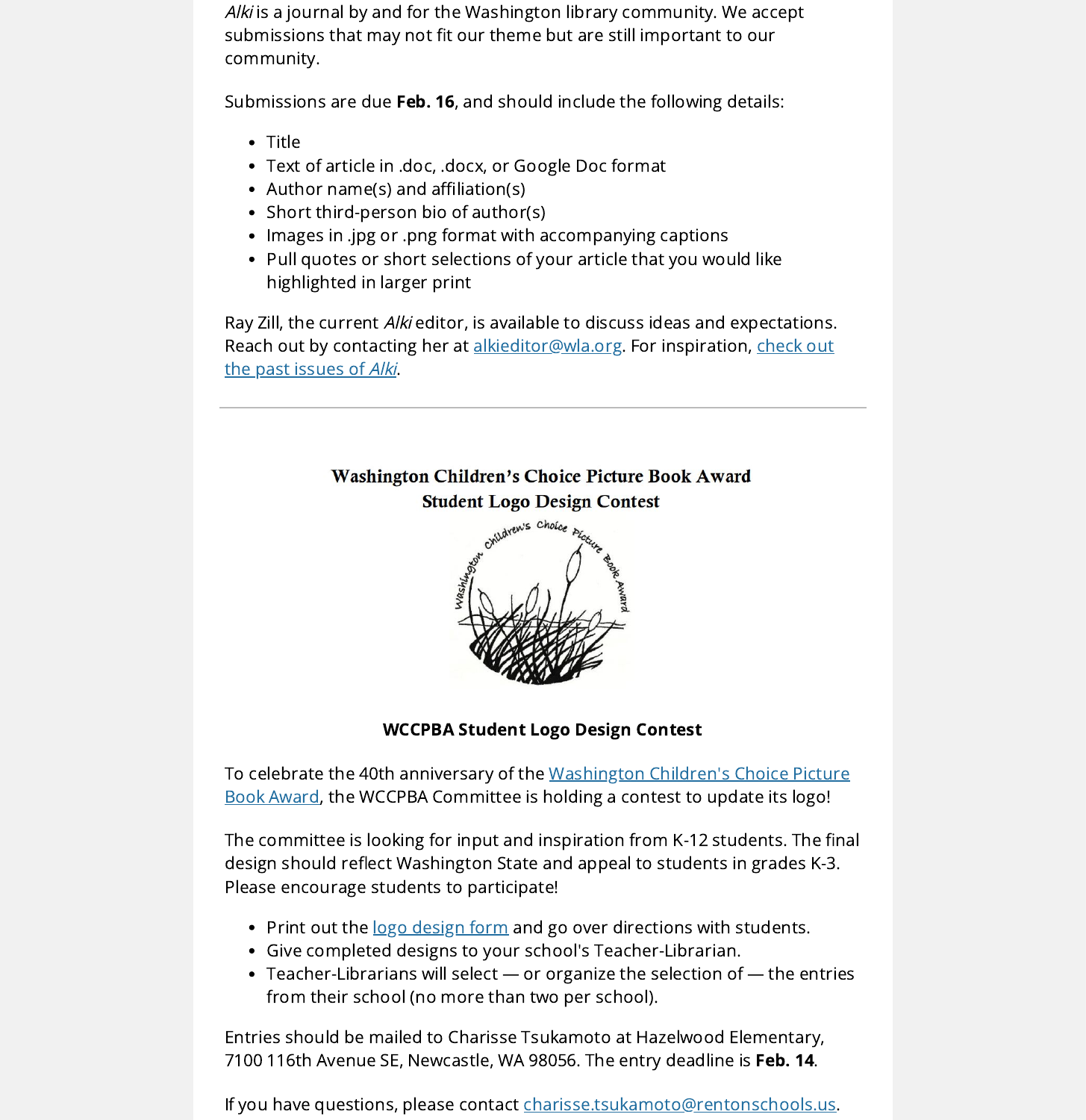### Look Who's Hiring

Chastek Library at Gonzaga University School of Law is seeking an Evening & Weekend Circulation and IT Assistant and a Research and [Instruction](https://gonzaga.peopleadmin.com/postings/16742) Librarian.

Grays Harbor College is seeking a Library and Archives [Paraprofessional](https://www.schooljobs.com/careers/ghc/jobs/3372844/library-and-archives-paraprofessional-3) 3.

Highline College is seeking a Library and Archives [Paraprofessional](https://www.schooljobs.com/careers/highline/jobs/3399517/library-archives-paraprofessional-3) 3.

King County Library System is seeking a Library Regional [Manager.](https://us61e2.dayforcehcm.com/CandidatePortal/en-US/kcls/Posting/View/767)

Kitsap Regional Library is seeking a [Collection](https://krl.applicantpro.com/jobs/2172098.html) and Technical Services Manager.

Liberty Lake Municipal Library is seeking a [Librarian](https://www.libertylakewa.gov/Jobs.aspx?UniqueId=98&From=All&CommunityJobs=False&JobID=Librarian-85).

Mid-Columbia Libraries is seeking a Librarian [\(Kennewick\)](https://www.midcolumbialibraries.org/jobs/posting/92120).

NCW Libraries is seeking a Branch [Librarian](https://www.ncwlibraries.org/currentopenings/) (Curlew) and Customer Service Technician [\(Winthrop\).](https://www.ncwlibraries.org/currentopenings/)

Pierce County Library System is seeking an **[Executive](https://bradburymiller.com/job/pcls/) Director**.

Seattle Public Library is seeking Multiple [Positions](https://www.spl.org/about-us/library-careers).

Sno-Isle Libraries is seeking a Circulation Assistant [Receptionist](https://www.paycomonline.net/v4/ats/web.php/jobs/ViewJobDetails?job=52189&clientkey=7DCA7393E0FCBDDD24786ED549B71F9E) and a Librarian - Adult Services (Mukilteo).

South Puget Sound Community College is seeking an Open [Education](https://www.schooljobs.com/careers/spscc/jobs/3387268/open-education-librarian-full-time-tenure-track) Librarian.

Spokane Public Libraries is seeking a Branch & Social Services [Manager.](https://www.spokanelibrary.org/aboutus_libraryinformation_employmentopportunities/)

University of Washington is seeking a Special [Collections](https://apply.interfolio.com/100896) Cataloging Librarian.

Whitman County Rural Library District is seeking a Library [Director.](https://www.whitcolib.org/wp-content/uploads/2021/10/Director-Job-Description.pdf)

If your institution has <sup>a</sup> posting for libraries in the WLA community you would like to submit, please email newsletter@wla.org and indicate "Look Who's Hiring" in the subject line.

### Conference Bulletin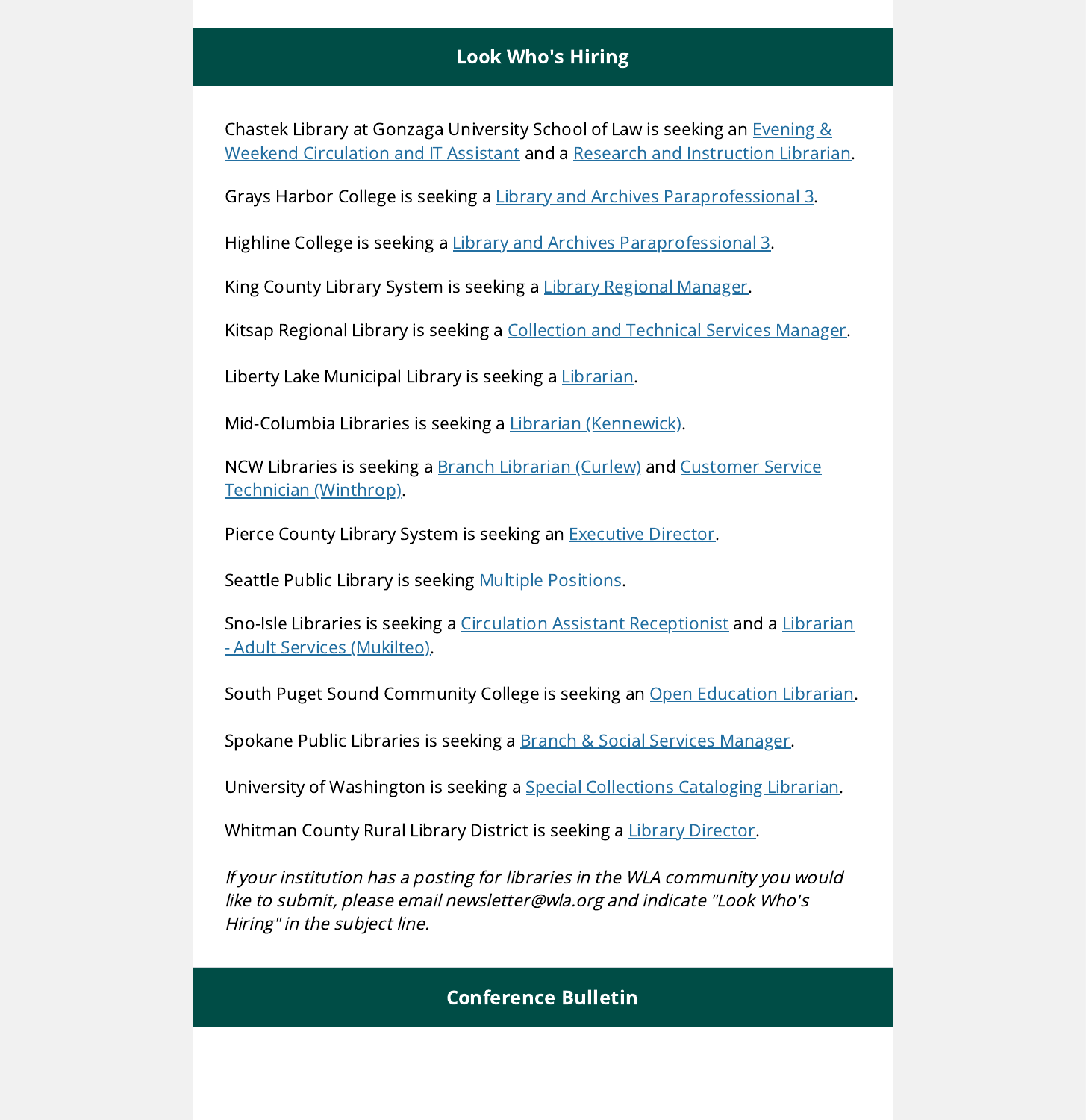

### Advanced Registration Open for PLA 2022

[Registration](https://www.placonference.org/index.cfm) and housing are open for the Public Library Association (PLA) 2022 Conference in Portland! The advanced registration rate is available through Feb. 18. [Register](https://www.placonference.org/registration.cfm) today!

Members of PLA, Oregon Library Association, and Pacific Northwest Library Association receive exclusive access to the Early Bird discount extended through Jan. 31.

The conference will offer over 100 educational [sessions](https://www.placonference.org/programs.cfm), a dynamic slate of [speakers](https://www.placonference.org/special_events.cfm), the latest in library technology and solutions from over 150 [vendors](https://s23.a2zinc.net/clients/corcexpo/pla2022/public/Exhibitors.aspx?ID=5933&sortMenu=103000#), and plenty of opportunities to [explore](https://www.travelportland.com/) the weirdness of Portland.

### SUNYLA Midwinter Virtual Conference 2022

The State University of New York Librarians Association (SUNYLA) is holding its free midwinter [conference](https://sunyla.org/sunyla-midwinter-2022/) on Feb. 4 from 7 a.m.-12:45 p.m. PT. [Register](https://us02web.zoom.us/webinar/register/WN_IWaGG9tpQd-EpafKzIGYlg) today! You do not need to be a SUNYLA member to attend.

The virtual conference theme is There's No Map for That: Adventures in Library Innovation, Integration, and Collaboration. To read more about the conference sessions, please check out the session [description](http://sunyla.org/sunyla-midwinter-2022/) page.

Recordings of the sessions will be available through YouTube shortly after the conference.

# **NBRASS**

# **PUBLIC LIBRARIAN SUPPORT AWARD**

sponsored by Morningstar

BRASS Public Librarian Support Award Seeking Nominations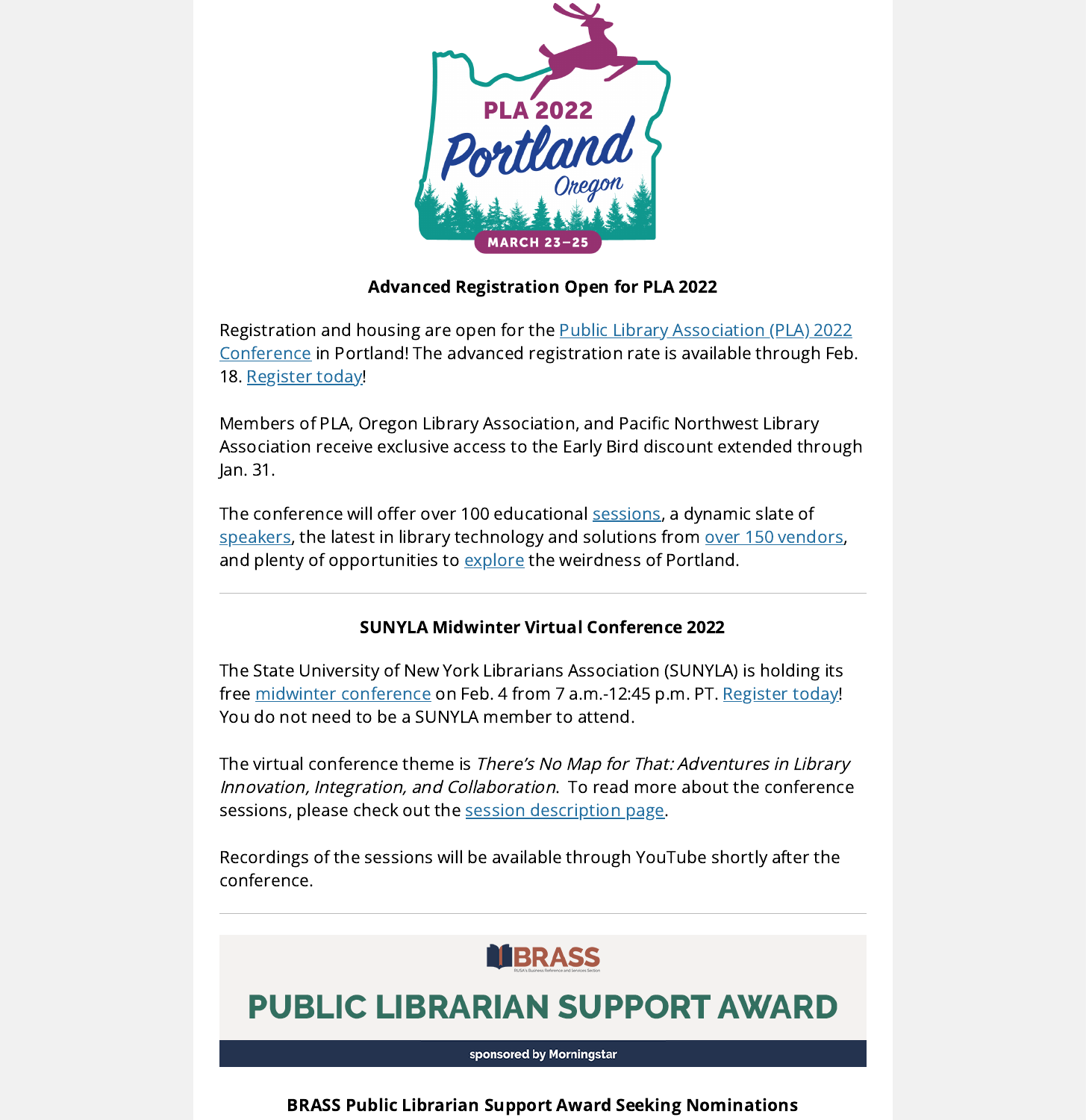Do you know any business reference superstars who are public librarians? Consider nominating them for the ALA Business Reference & Services Section (BRASS) [Morningstar](http://www.ala.org/rusa/brass-public-librarian-support-award) Award.

This annual award offers \$1,250 in travel funds to a public librarian, who has performed outstanding business reference service, to attend ALA [Annual](https://2022.alaannual.org/) in Washington, D.C., June 23-28, 2022.

The deadline for nominations is Feb. 11. Find and complete the nomination form. [Self-nominations](https://docs.google.com/forms/d/e/1FAIpQLSdFnf28CVyaubIttJsnx20fjYaMh6BYpSCO--JOtDK29lLr9w/viewform) are accepted. If you have questions, please contact BRASS Committee Chair [Michael](mailto:mschor@glendaleaz.com?subject=&body=) Schor.

### News & Notes

### WA Finalists for SLJ Librarian/Teacher Collaboration Award

Washougal High School's Hillary Marshall and Brenda Hitchins were recently [announced](https://www.slj.com/?detailStory=partnering-on-a-curriculum-for-baking-reading-and-mastering-tech-slj-ibrarian-teacher-collaboration-award-finalists) as finalists for the inaugural School Library Journal Librarian/Teacher Collaboration Awards. Marshall is the school's library media specialist and a former WLA School Library Division Chair, and Hitchins is the school's culinary arts teacher.

Over the past five years, the pair has partnered on multiple projects to enhance student learning. Notably, Marshall and Hitchins launched the Cookie Cutter Project, a tech-based project that integrated library services with CTE curricula related to engineering and food and hospitality.

The [Librarian/Teacher](https://www.slj.com/?page=librarian-teacher-collaboration-award) Collaboration Award honors a pair of K–12 educators—a library professional and a teacher—for stellar achievement in engaging students toward fostering curious, lifetime learners.



Washington State Book Award: Alone Together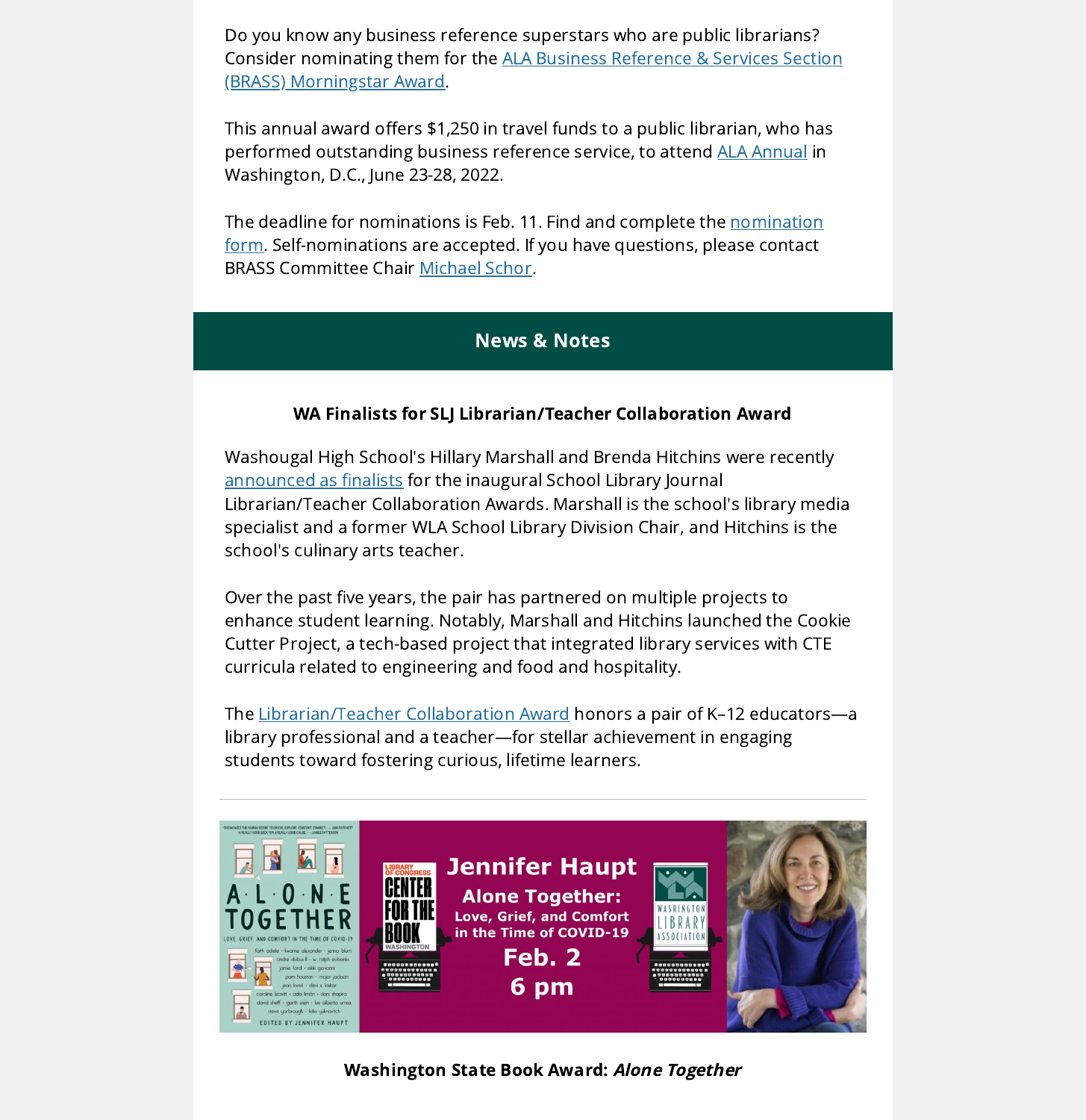Join [Washington](http://www.washingtoncenterforthebook.org/) Center for the Book and WLA tonight, Feb. 2 at 6 p.m. to celebrate the winner of the 2021 Washington State Book Award for Nonfiction: Alone Together: Love, Grief, and Comfort in the Time of COVID-19, edited by Jennifer Haupt. [Register](https://us02web.zoom.us/webinar/register/WN_UjiL_ZY7ReitNMbQ2DUtAg) now!

Alone [Together](https://www.jenniferhaupt.com/alone-together) is a diverse collection of essays, poems, and interviews conducted by Haupt. It's a lifeline for negotiating how to connect and thrive during times of isolation and instability, as well as a historical perspective that will remain relevant for years to come.

This is part of an [online](http://www.washingtoncenterforthebook.org/wsba-authorevents/) series of author events celebrating the 2021 WSBA winners.

### Tribal Libraries Granted Access to Federal Funds for Affordable Internet Under FCC E-Rate Program

On Jan. 27, the Federal Communications Commission adopted an order to update rules in the **E-Rate [program](https://www.fcc.gov/consumers/guides/universal-service-program-schools-and-libraries-e-rate)**, clarifying that Tribal libraries can access funding to provide affordable internet access in their communities. Tribal libraries are now eligible to apply within the **current program [application](https://www.usac.org/e-rate/applicant-process/)** filing window, which closes March 22.

The Order updates the definition of "library" in the E-Rate program rules to make clear that it includes Tribal libraries, resolving a longstanding issue that limited their access to affordable broadband connectivity through the program.

The E-Rate program, established in 1996, is a universal service support mechanism to ensure that schools and libraries can obtain affordable broadband service.

# **Online Tracking Service Grant**



WASHINGTON Secretary of State **Washington State Library** 



**SERVICES** 

### Washington State Library Announces Online Tracking Grant

Washington State Library (WSL) has officially launched the application and LibGuide for the WSL Online Tracking Grant.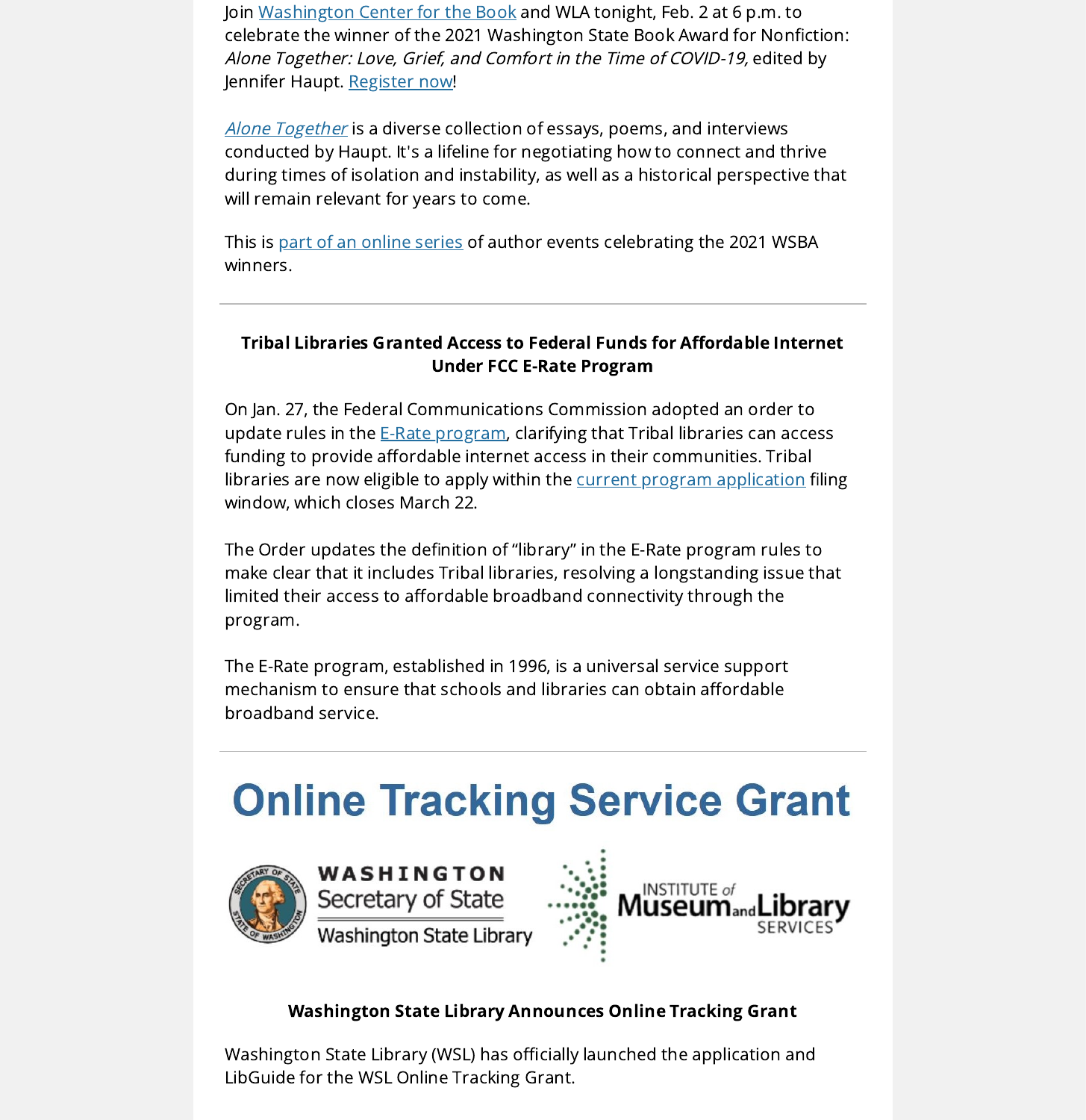WSL will reimburse awardees for an online tracking service. Your library may be reimbursed up to \$1,000 per year for three years. Public and tribal libraries in Washington State are eligible. This is a non-competitive grant, and everyone who applies will be eligible to receive this award. Libraries who already subscribe to a tracking service prior to this grant are eligible, as well as new subscribers.

Learn more about the grant and the [application](https://washstatelib.libguides.com/onlinetrackinggrant) process by visiting the grant's LibGuide. There are two deadlines available for requesting the grant: Feb. 4, 2022 or March 4, 2022. If you have questions, please contact [wslgrants@sos.wa.gov](mailto:wslgrants@sos.wa.gov) or [sara.white@sos.wa.gov](mailto:sara.white@sos.wa.gov).

This program is supported by funding provided by the federal Institute of Museum and Library Services administered by the Library Services and Technology Act, through the Washington State Library, a division of the Office of the Secretary of State.

### ALA Games and Gaming Round Table Announces Opening of 2022 "Game On!" Grant Application

The Games and Gaming Round Table (GameRT) of the American Library Association (ALA) has announced its annual grant [program](https://www.ala.org/rt/gamert/game-grants) to enable libraries to develop gaming programs or collections for their patrons. View the [application,](https://docs.google.com/document/d/e/2PACX-1vTRth0C61yLLuCTDjhO4B8LCzunTGMBLq2-RrlwTAlyS1_xlEFm4SN6cbXnYdIIAg/pub) and apply by March 1.

Through the grants, \$500 will be available to be awarded either as one grant of \$500, or two of \$250 each, to assist a library or libraries in developing gaming programs or collections for their communities.

ALA members in good standing currently employed at a public, school, academic or special library in the United States or Canada are eligible to apply. Libraries will need to illustrate a plan for a sustainable gaming program created with the funds as well as financial need and institutional support for the proposed program.

If you have questions, please reach out via the **[GameRT](https://games.ala.org/contact-us/)** Contact Us page.

### TLA & ALA to Host Freedom to Read Roundtable

Did you miss the WLA Intellectual Freedom Panel during WA Library Legislative Week? Join the Texas Library [Association](https://txla.org/) and the The ALA Office of Intellectual Freedom on Feb. 24 at 2 p.m. PT for a free roundtable discussion on censorship and tangible steps to protect the freedom to read. Register in [advance](https://ala-events.zoom.us/webinar/register/6516431312852/WN_C71GPH2RQq2f4FoxJmqyYQ).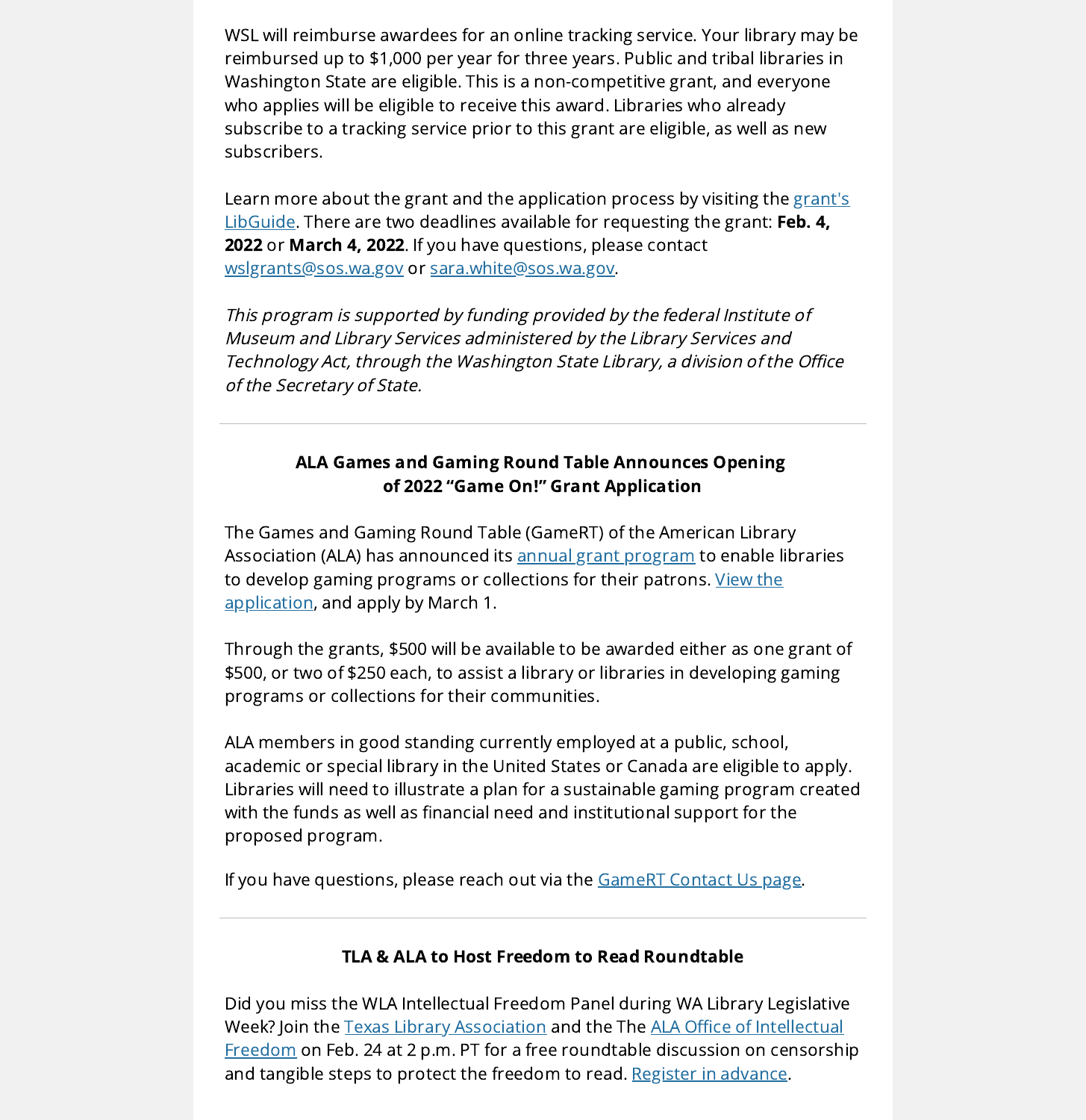The roundtable will include a teacher, librarian, parent, legislator, author, and students, responding to the recent book bannings in Texas. All attendees will receive resources following the event.

### Teacher-Librarian Professional Development Feedback 2022

Do you work in a school library? The Washington State Library (WSL) is currently in the process of planning a one-day professional development opportunity tailored to the needs of individuals who work in school libraries. WSL has created a survey to gauge training needs and [interest.](https://www.surveymonkey.com/r/teacherlibrarianpd) Access the survey.

The survey will take approximately 10 minutes to complete, and all data collected will be kept private and will only be used in aggregate. If you have any questions, please contact WSL Youth Services Consultant Sara [White.](mailto:Sara.White@sos.wa.gov?subject=&body=)

### The Learning Curve

### WebJunction: "Growing Digital Equity through Community Partnerships"

Join Dr. Audrey Barbakoff from King County Library System (KCLS) on Feb. 3 at 12 p.m. PT about overcoming digital access barriers and meeting the digital needs of your own communities. Register in [advance.](https://oclcwebinar.webex.com/mw3300/mywebex/default.do?nomenu=true&siteurl=oclcwebinar&service=6&rnd=0.5782265123045092&main_url=https%3A%2F%2Foclcwebinar.webex.com%2Fec3300%2Feventcenter%2Fevent%2FeventAction.do%3FtheAction%3Ddetail%26%26%26EMK%3D4832534b0000000586b5b15e473eafdf91a2eebcc1558b5d0cd299db66841de0da4a0429194ea089%26siteurl%3Doclcwebinar%26confViewID%3D215601671195077924%26encryptTicket%3DSDJTSwAAAAUE12pj1Fm69DOSjTEP7HAh1O1L8QnXrtyp3nhWvGNQBg2%26)

Dr. Barbakoff will share a variety of innovative services and partnerships that KCLS has instituted for sustainable digital inclusion, such as launching a Digital Navigators service, circulating hotspots and laptops to partners to reach people experiencing homelessness, participating in a community-owned wireless network, and supporting telehealth. Related resources and links are available on the [webinar's](https://www.webjunction.org/events/webjunction/growing-digital-equity.html) event page.

#### NNLM Region 5: "Data for Everyone!" Listens Session

Join this month's Network of the National Library of [Medicine](https://nnlm.gov/about/regions/region5) (NNLM), Region 5 Listens Session on Feb. 15 from 3-4 p.m. PT. Register in [advance](https://nnlm.gov/training/class/nnlm-region-5-listens-session-february-15-2022-data-everyone).

The February discussion topic is "Data for Everyone!" NNLM Outreach & Data Coordinator Nancy Shin will give a short presentation on accessible data visualization and will answer participant questions.

Please note: you must have a free NNLM user account to register for the Listens Session. Need help creating an account? Follow these easy [instructions](https://news.nnlm.gov/region_5/consumer-health-minute-creating-an-nnlm-user-account/).